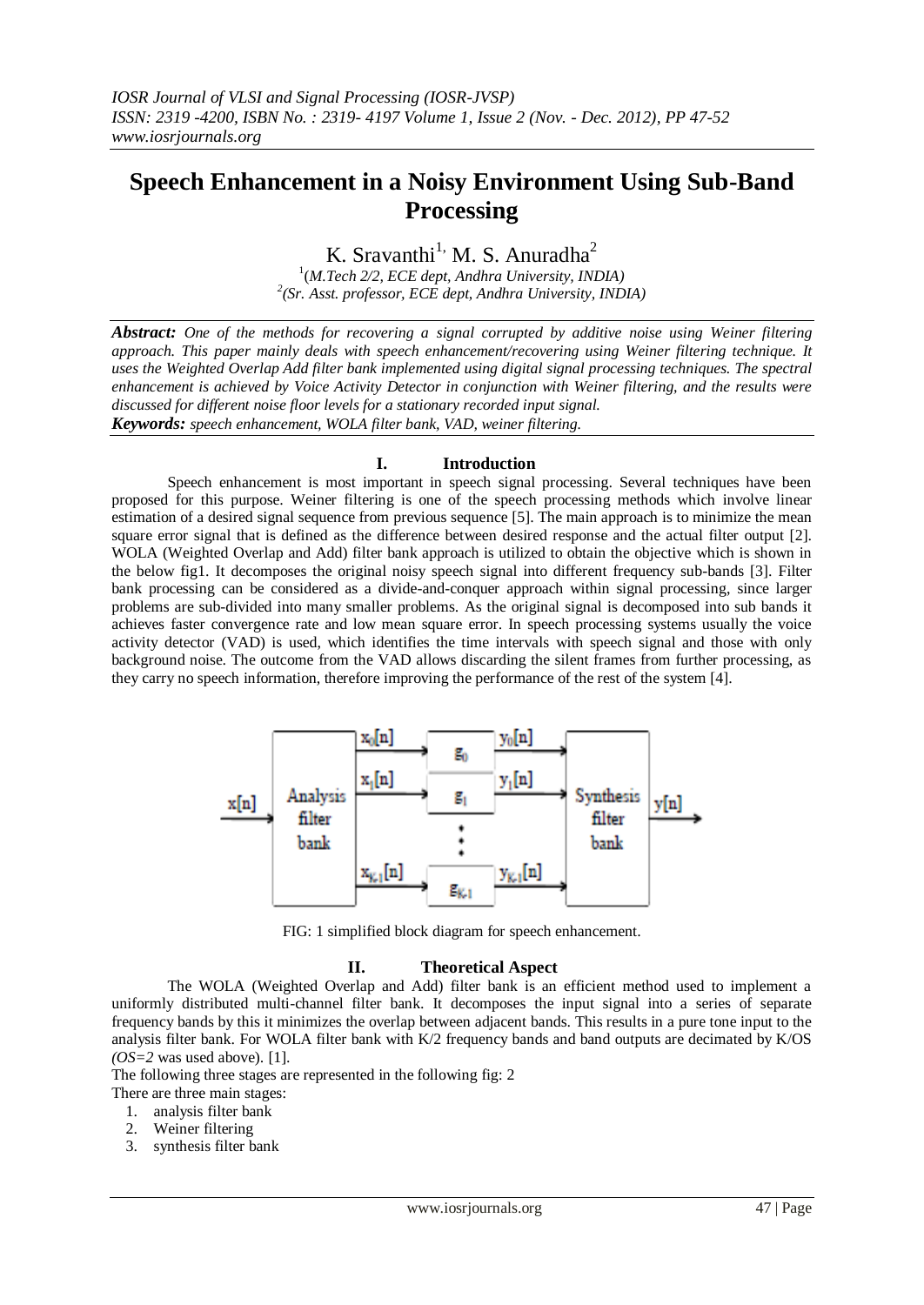### **ANALYSIS FILTER BANK**

The operations are:

- Read D input block samples
- Shift the block samples into the input FIFO buffer u[n]
- Applying window and time-fold to K samples
- Applying circular shift by *K/*2 samples in order to produce a zero-phase signal for the FFT.
- Take K-point FFT (even or odd)
- Applying channel gains to (complex) frequency data

#### **III. Weiner Filtering**

The Wiener filtering is optimal in terms of the mean square error. It minimizes the overall mean square error in the process. They operate on the past and present of the input signal. A Wiener filter used is a linear filter .The linear filter assumes that the inputs are [stationary.](http://en.wikipedia.org/wiki/Stationary_process) The goal of the Wiener filter is to filter out [noise](http://en.wikipedia.org/wiki/Noise) that has corrupted a signal. The received sub band signals comprise a mixture of clean speech plus degrading noise, i.e.,

 $xk[n] = sk[n] + vk[n], (1)$ 

Where  $sk[n]$  denotes clean sub band speech and  $vk[n]$  denote sub band noise.

Here, the filter bank analysis stage produces a set of sub-band signals  $s_k[n]$  from a time signal  $s[n]$ . The subband signals are subject to sub-band processors, denoted as *gk*, to compute sub-band output signals  $y_k[n] = gk$ *{xk*[*n*]*}*.

The sub-band processing implemented in this paper is Adaptive Wiener Filtering. The Wiener filter provides an optimal estimate of a signal embedded in additive noise by minimizing the Mean Squares Error (MSE),

$$
E\{ |e_k[n]|^2 = E\{ |s_k[n] - g_k[n] * x_k[n]|^2 \}
$$
 (2)

Where  $E / \cdot j$  is the expectation operator. The Wiener filtering subtracts the noise signal spectrum estimate from the input signal spectrum to acquire an approximate of the original speech signal spectrum. The speech signal which is approximated using wiener filtering is obtained by multiplying the input signal with the obtained gain in wiener filtering as shown below,  $Y=G^*X$  (3)

### **IV. Synthesis Filter Bank**

The Inverse WOLA (IWOLA) performs the opposite function to the WOLA filter bank. It takes the *K*  channels, and re-synthesizes these to form a single time-domain sequence. The operations are

- Take inverse FFT(IFFT) of (complex) input (even or odd)
- Applying circular shift by  $K/2$  samples, to counter-act the circular shift used in the analysis stage
- Applying synthesis window
- Accumulate into output FIFO, shift out L samples

Where:

- *D* is the input block size
- *L* is the input window size
- *K* is the FFT size
- *DF* is the decimation factor
- OS is the over sampling factor.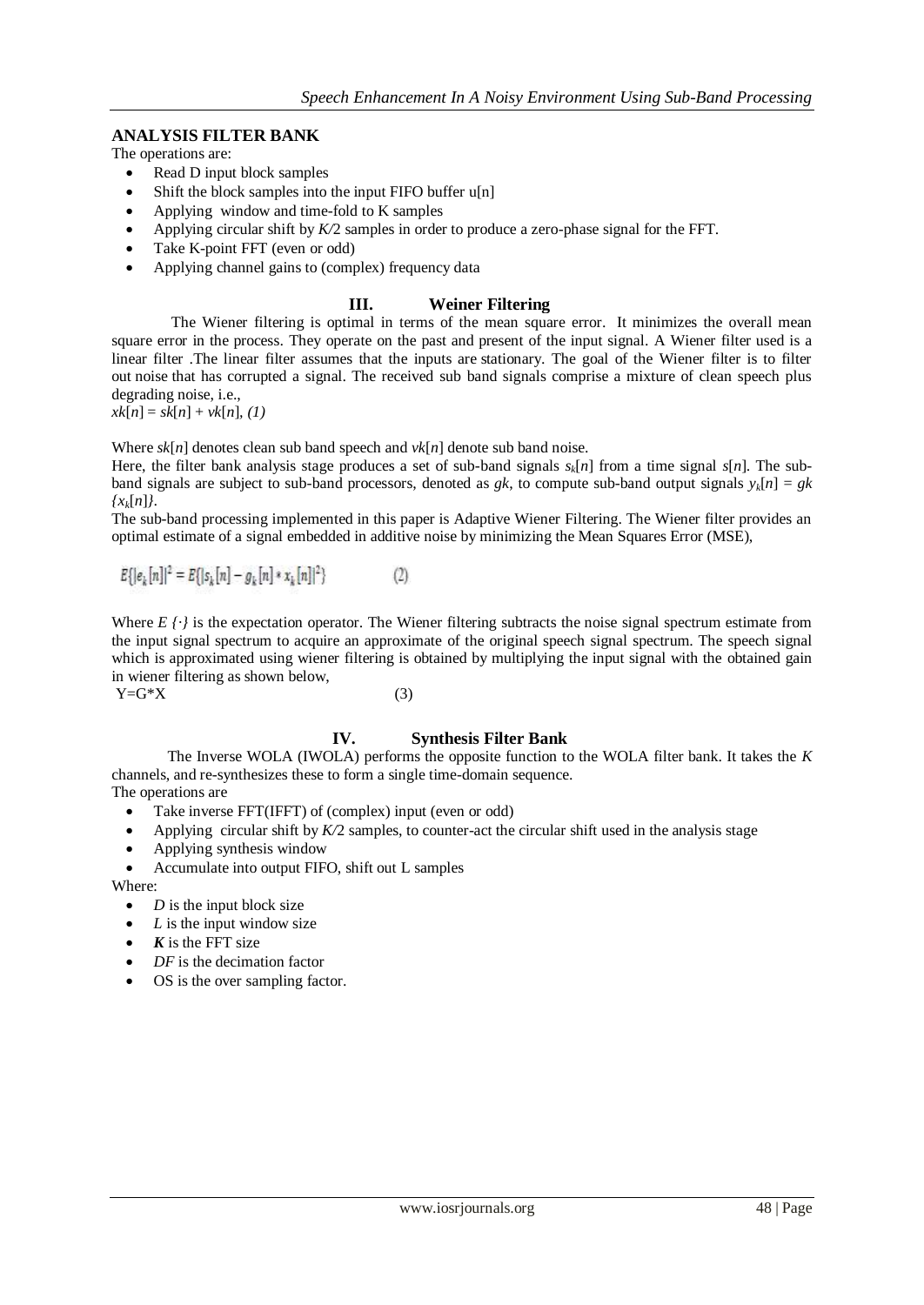

Fig: 2 block representation of WOLA filter bank

## **III. Matlab Implementation**

The input signal which is used for the speech processing in this work is recorded through a mobile phone in the .amr format and this is converted into .wav file. The duration of the signal considered is 10seconds with 8 kHz sampling frequency with a message containing the information "Hello…….…. Hello".

The VAD data is calculated with this recorded signal.VAD=1 indicates when there is a speech signal and VAD decision =0 indicates where there is a noise is represented in fig1.The SNR threshold is chosen to be 1 for VAD decision. After Weiner filtering the noisy speech signal and the output signal are presented in fig4.

#### Where:

- $\bullet$  the input block size  $D = 16$
- the input window size L=128
- the FFT size  $K = 32$
- the decimation factor  $DF = 1$
- the over sampling factor  $OS = 2$







Fig: 3 input noisy speech signal and the VAD data. Fig: 4 speech signal after Weiner filtering without noise.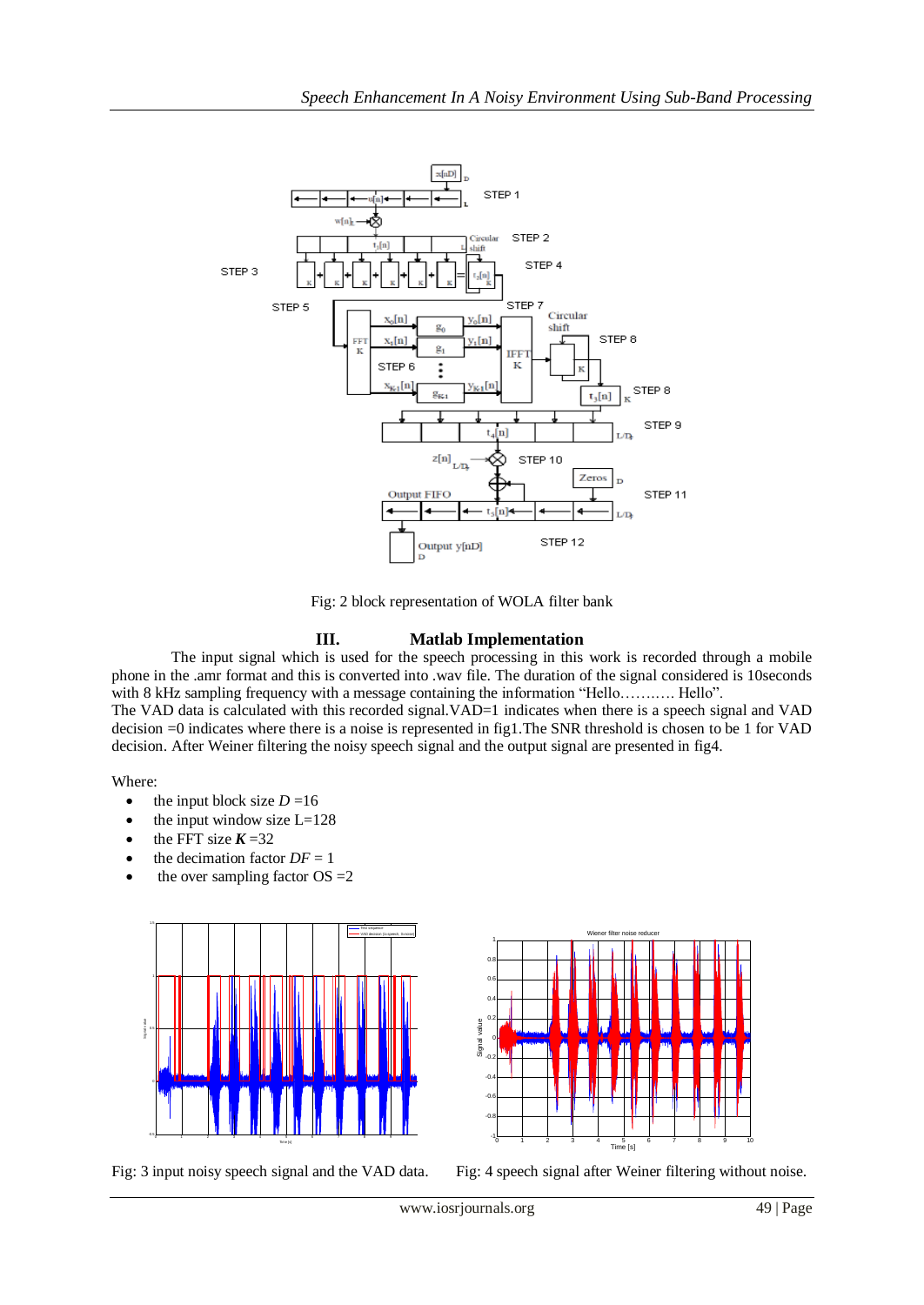The additional noise is added to the original recorded input signal with different noise floors and the results are presented in the following figures. Case-1:



Fig 5: original speech signal fig:6 noisy speech signal fig:6 noisy speech signal



Case 2:



Fig 9: original speech signal fig: 10 noisy speech signal





Fig: 7 input noisy speech signal and the VAD data fig: 8 speech signal after Weiner filtering without noise

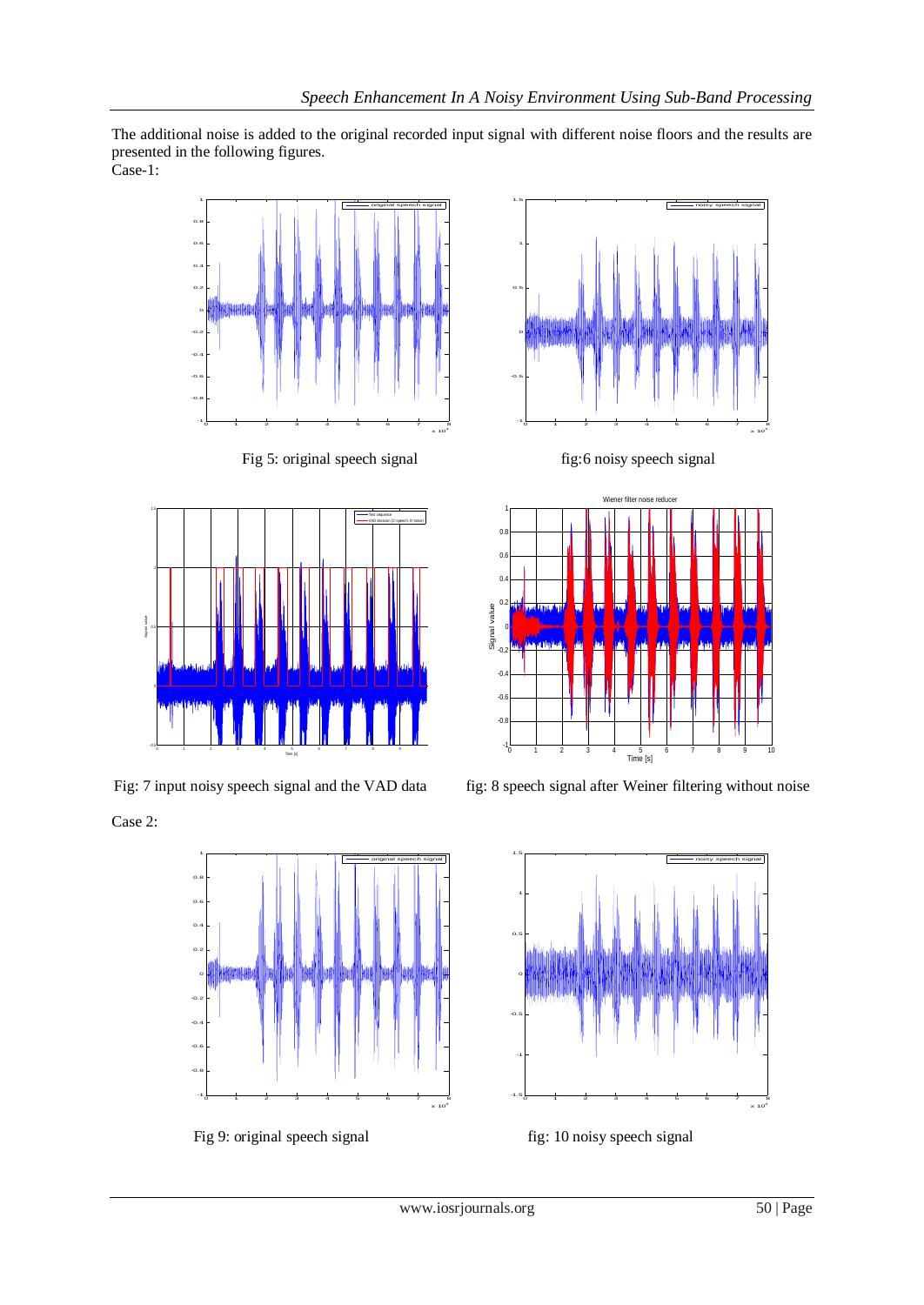



<sup>0</sup> <sup>1</sup> <sup>2</sup> <sup>3</sup> <sup>4</sup> <sup>5</sup> <sup>6</sup> <sup>7</sup> <sup>8</sup> <sup>9</sup> <sup>10</sup> -1

Wiener filter noise reducer

Case 3:



Fig: 13original speech signal fig: 14 noisy speech signal









Time [s] Signal value

 $-0.8$  $-0.6$  $\overline{a}$  $-0.2$  $0<sub>1</sub>$  $0.2$  $0.4$  $0.6$ -0.8  $1 -$